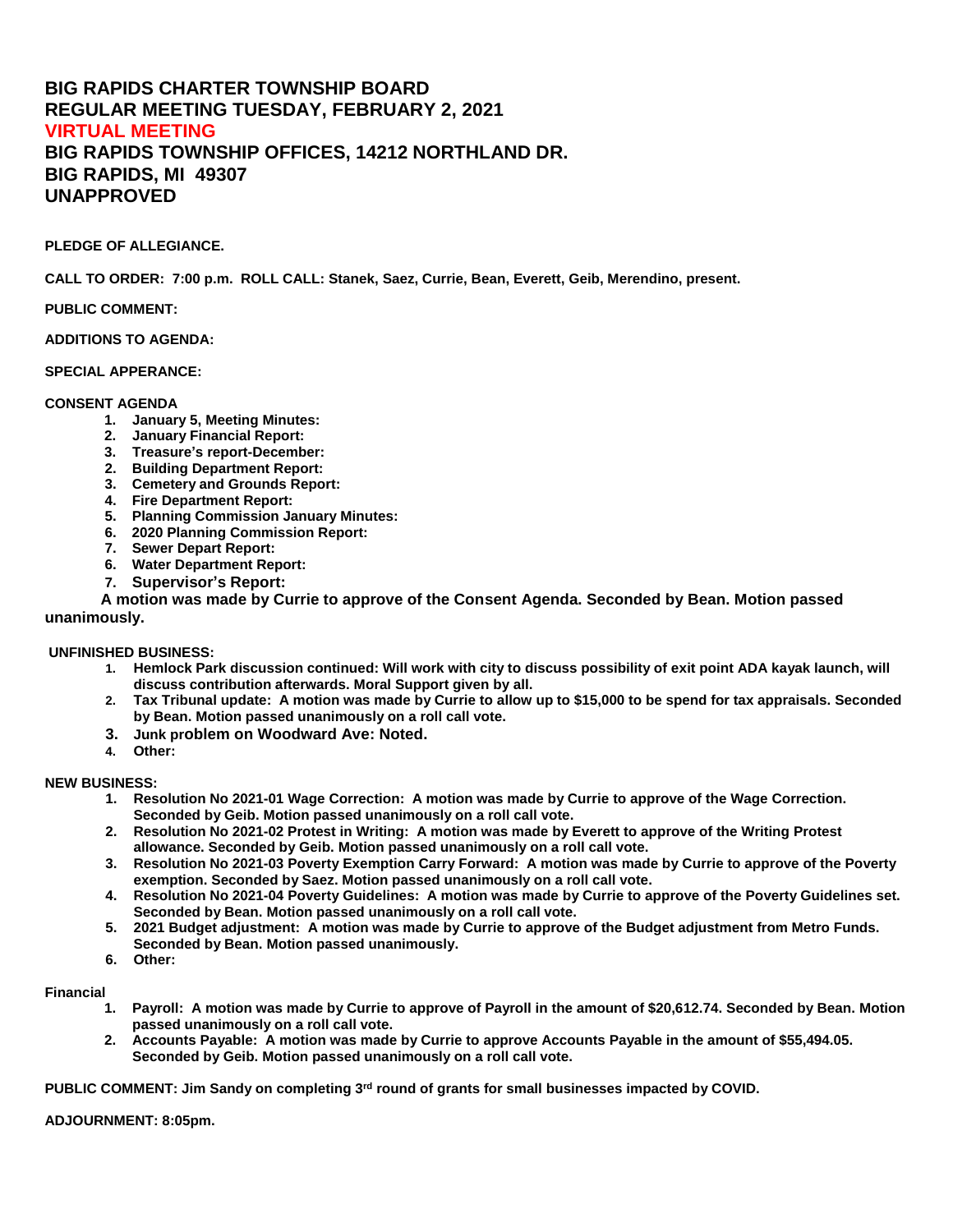**Big Rapids Charter Township will provide necessary and reasonable auxiliary aids and services, such as signers for the hearing impaired and audiotapes of printed material, if individuals with disabilities, upon five business days notice to the township. Individuals requiring auxiliary aids or services should contact Hannah Saez, Big Rapids Charter Township Clerk, 14212 Northland Drive, Big Rapids, Mi 49307- call 231 796 3603 or fax request to 231 796 2533.**

Join Zoom Meeting

<https://us02web.zoom.us/j/6883493462?pwd=enNJTjVJQU8rK3lXa3BQRTRKNWxrZz09> Meeting ID: 688 349 3462 Passcode aBH61Q

# **BIG RAPIDS TOWNSHIP RESOLUTION NUMBER 2021-1 RESOLUTION TO APPROVE 2021 WAGES - CORRECTION**

**WHEREAS,** the proposed 2021 Wages by and between Charter Township of Big Rapids (the "Township") have been submitted to the Township Board; and

# **NOW, THEREFORE, IT IS HEREBY RESOLVED THAT:**

1. The 2021 Wages

2. The Township Supervisor and Clerk are hereby authorized and directed to execute the 2021 Wages and to deliver the same on behalf of the Township with such immaterial additions and deletions to the 2021 Wages.

3. All resolutions or parts of resolutions in conflict herewith shall be in the same are hereby rescinded.

The foregoing resolution was offered by Currie and supported by Geib.

Ayes: Saez, Currie, Bean, Everett, Geib, Merendino, Stanek.

The Supervisor declared the resolution adopted.

Planning Commission/ZBA/BBA \$50.00 per meeting

 $\overline{\phantom{a}}$  , and the contract of the contract of the contract of the contract of the contract of the contract of the contract of the contract of the contract of the contract of the contract of the contract of the contrac Hannah Saez, Clerk

I, the undersigned, the duly qualified and acting Clerk of Big Rapids Township, Mecosta County, Michigan do hereby certify that the foregoing is a true and complete copy of a Resolution adopted by the Township Board at a Regular Board meeting on February 2, 2021 at which meeting a quorum was present by a roll call vote of said members as hereinbefore set forth; that said resolution was ordered to take immediate effect. Public notice of said meeting was given pursuant to and in full compliance with Act No 267, Public Acts of Michigan, 1976 as amended, including in the case of a special or rescheduled meeting, notice by posting at least eighteen (18) hours prior to the time set for the meeting.

IN WITNESS WHEREOF, I have hereto affixed by official signature on this  $3<sup>rd</sup>$  day of February, 2021.

 Hannah Saez, Clerk Big Rapids Township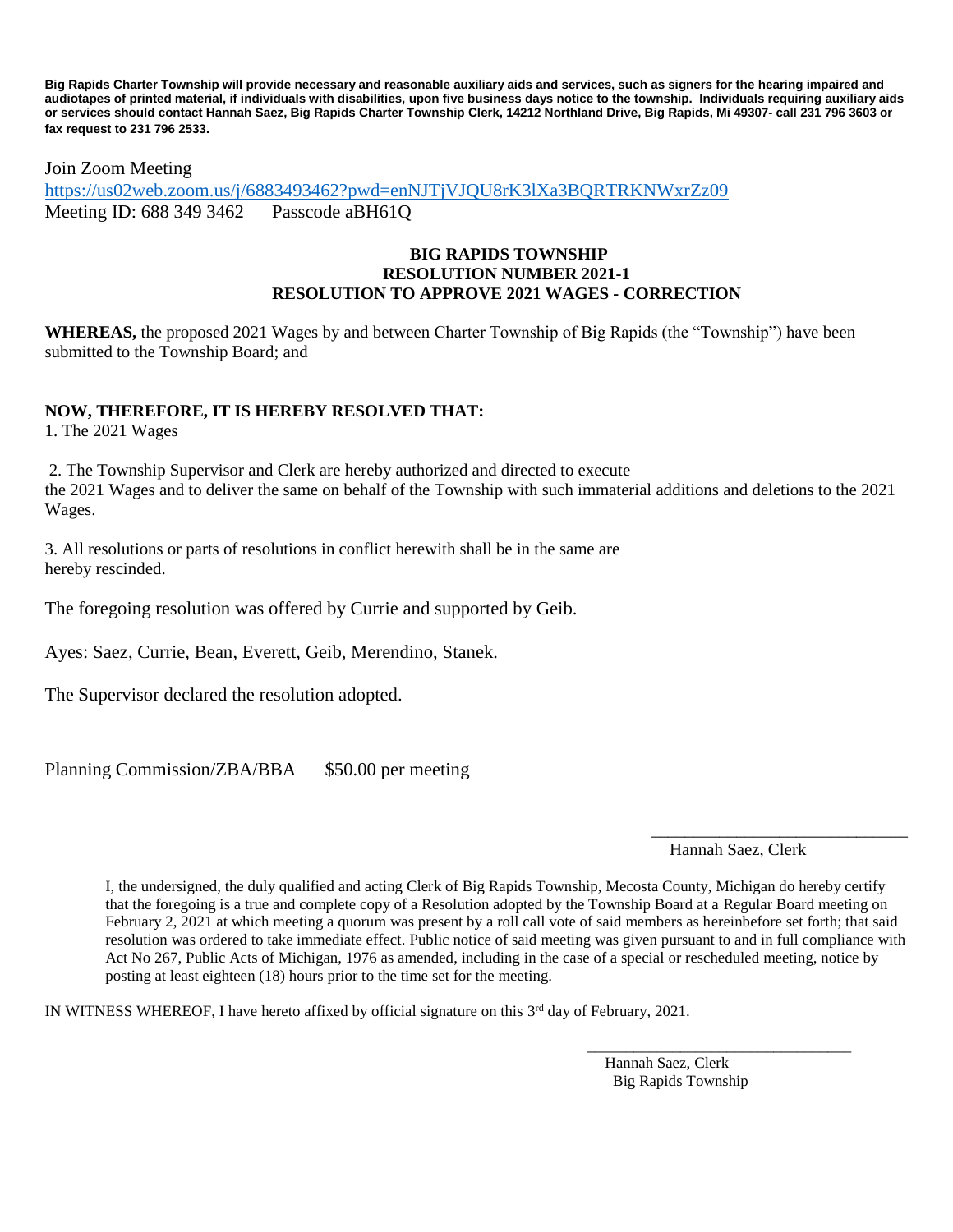# **Big Rapids Township Resolution No 2021-02 Resolution to Allow Local Residents to Protest in Writing to Board of Review**

**WHEREAS**, MCL 211.30 (8) of the General Property Tax Act allows for the board of review to accept protest in writing.

**NOW, THEREFORE, BE IT HEREBY RESOLVED**, that in order to ease the burden on the taxpayers of Big Rapids Charter Township and ensure that all taxpayers have an equal opportunity to be heard by the board of review the township now resolves, that the board of review shall receive letters of protest regarding assessments from resident taxpayers from the first day of March until it adjourns from the public hearings for which it meets to hear such protests.

**BE IT ALSO RESOLVED** that notices of assessment change and all advertisements of board of review meetings are to include a statement that the resident taxpayers may protest by letter to the board of review.

 $\overline{\phantom{a}}$  , and the contract of the contract of the contract of the contract of the contract of the contract of the contract of the contract of the contract of the contract of the contract of the contract of the contrac

The foregoing resolution offered by Everett and supported by Geib.

Ayes: Saez, Currie, Bean, Everett, Geib, Merendino, Stanek.

The Supervisor declared the resolution adopted.

.

Hannah Saez, Clerk

I, the undersigned, the duly qualified and acting Clerk of Big Rapids Township, Mecosta County, Michigan do hereby certify that the foregoing is a true and complete copy of a Resolution adopted by the Township Board at a Regular Board meeting on February 2, 2021 at which meeting a quorum was present by a roll call vote of said members as hereinbefore set forth; that said resolution was ordered to take immediate effect. Public notice of said meeting was given pursuant to and in full compliance with Act No 267, Public Acts of Michigan, 1976 as amended, including in the case of a special or rescheduled meeting, notice by posting at least eighteen (18) hours prior to the time set for the meeting.

IN WITNESS WHEREOF, I have hereto affixed by official signature on this 3<sup>rd</sup> day of February, 2021.

 Hannah Saez, Clerk Big Rapids Township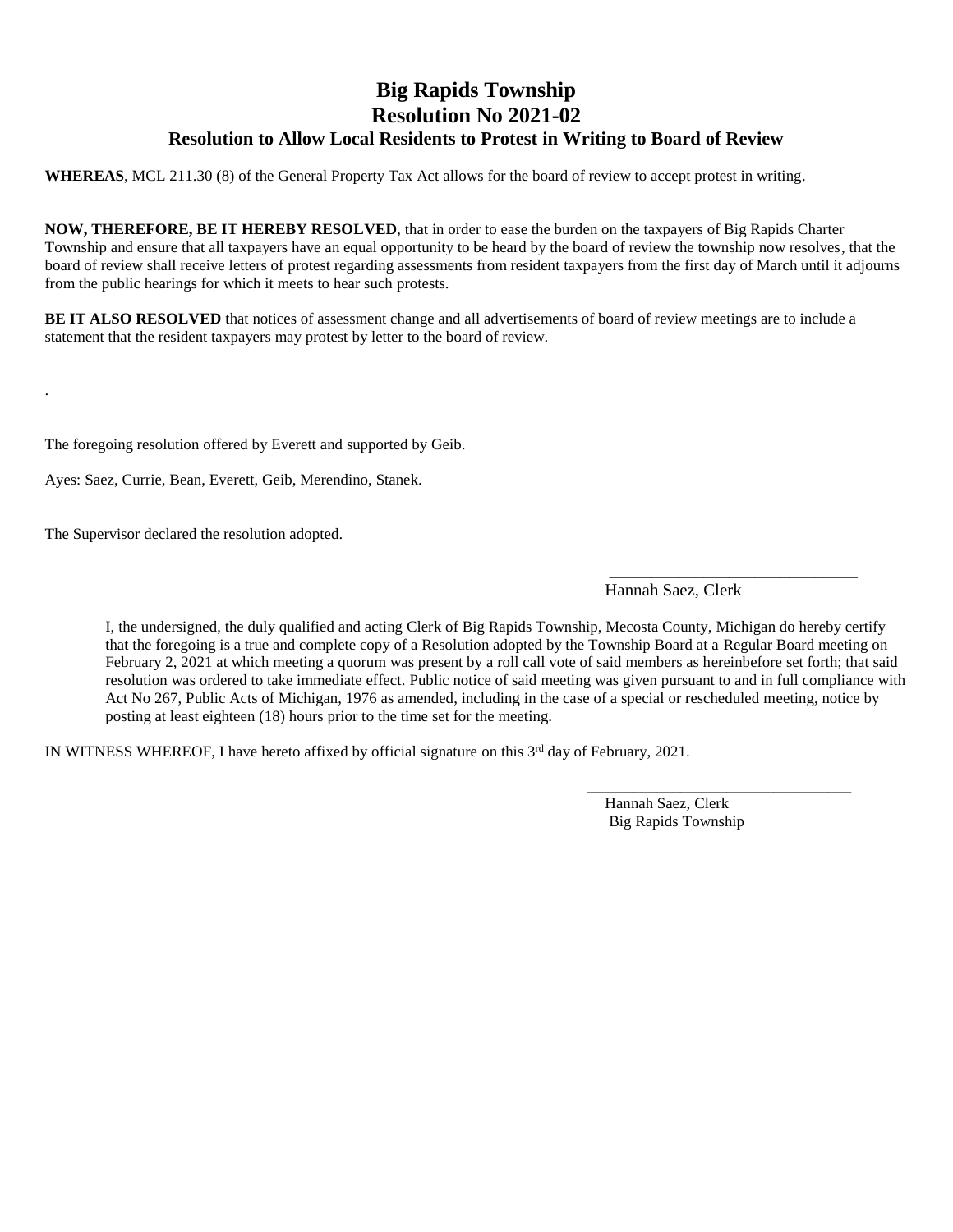# **Big Rapids Township Resolution No 2021-03 Resolution to Allow Poverty Exemptions to Carry Forward**

In order to ease the burden on taxpayers that have been granted a poverty exemption in Big Rapids Charter Township, the Township Board herby:

Resolves that an exemption granted in 2019 or 2020 may carry forward to the years of 2021, 2022, 2023 for those persons who receive a fixed income solely from, public assistance that is not subject to significant annual increases (Federal Supplemental Security Income, Social Security disability or retirement benefits).

And also, that any new exemptions in 2021, 2022, or 2023 to remain exempt for up to three years for persons who receive only a fixed income from public assistance.

The above is allowed by Public Act 253 of 2020.

The foregoing resolution offered by Currie and supported by Saez.

Ayes: Saez, Currie, Bean, Everett, Geib, Merendino, Stanek.

The Supervisor declared the resolution adopted.

Hannah Saez, Clerk

 $\frac{1}{2}$  , and the set of the set of the set of the set of the set of the set of the set of the set of the set of the set of the set of the set of the set of the set of the set of the set of the set of the set of the set

I, the undersigned, the duly qualified and acting Clerk of Big Rapids Township, Mecosta County, Michigan do hereby certify that the foregoing is a true and complete copy of a Resolution adopted by the Township Board at a Regular Board meeting on February 2, 2021 at which meeting a quorum was present by a roll call vote of said members as hereinbefore set forth; that said resolution was ordered to take immediate effect. Public notice of said meeting was given pursuant to and in full compliance with Act No 267, Public Acts of Michigan, 1976 as amended, including in the case of a special or rescheduled meeting, notice by posting at least eighteen (18) hours prior to the time set for the meeting.

IN WITNESS WHEREOF, I have hereto affixed by official signature on this  $3<sup>rd</sup>$  day of February, 2021.

 Hannah Saez, Clerk Big Rapids Township